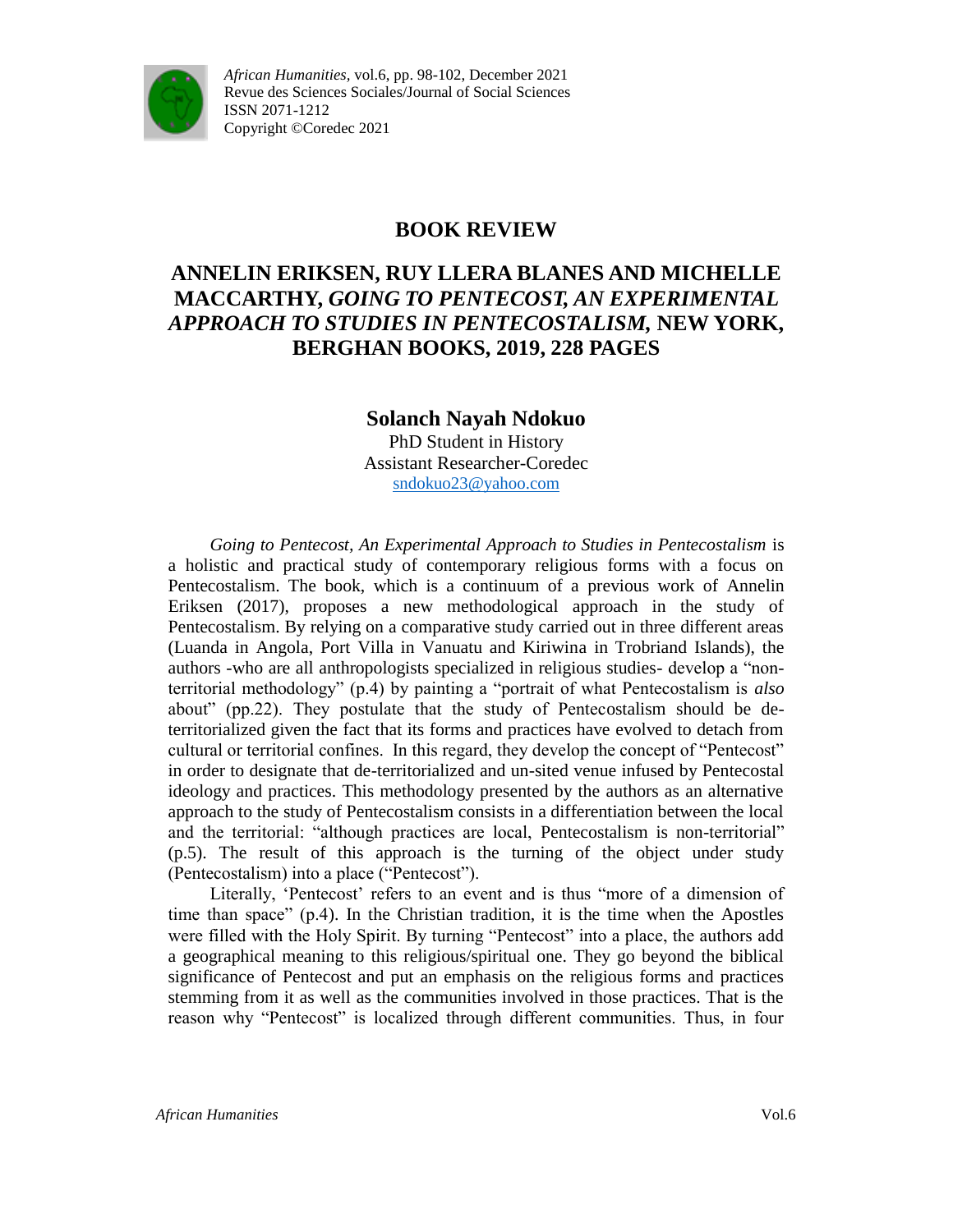99

parts, the book conceptualizes that space known as "Pentecost"<sup>1</sup>. The last part is peculiar in that it consists of comments made by some specialists in the study of Pentecostalism about the issues raised in the previous parts.

The first part entitled "Introductions" beacons the study by providing the background of the argumentation. Here the authors outline conceptualize their view by insisting on the non-territorial aspect of Pentecostalism and its holistic character which requires that it should be re-sited through an artificial context coined as "Pentecost" which is an analytical construction. This artificial context encompasses different locations whose comparison helps in "making a connection between them" (p.14). These localities are geographically situated in the South making "Pentecost" a '"global south' phenomenon" (p.23). The "introductions" ends with a reading guide where the authors indicate that the book can be read either in a linear perspective or other alternatives orders focusing on sections that can be read separately.

Part two titled "Presentations from 'Pentecost'" has three chapters illustrating the religious setting of 'Pentecost'. By relying on empirical data gotten from the three localities, it presents the different trends that characterize 'Pentecost' such as healing, urban sociality, moral domestic economy, and relation to death and funerals, and also the preeminence of Anti-relativism and Absolutism. Healing whose *raison d'être* is related to evil and witchcraft is based on the production of 'borders' which consists of "creating separation between pure 'insides' and threatening 'outsides' at different levels and in different contexts" (p.65). These borders are seen as a strategy of being "protected against evil invisible agencies" (p.104). As indicated by MacCarthy (2021), the Trobriand islanders elevate borders only by becoming born again, engaging the Holy Spirit and constructing a closer relationship and study of the word God. This fight against the evil is a means to bring order: "witchcraft and sorcery are also considered as the ultimate disorder that social life in 'Pentecost' is geared towards (re)ordering" (p.109). However, the Pentecostal social life is also a source of disorder notably through noise which "had become part of [the] quotidian acoustics" in 'Pentecost'" (p.95). Healing sessions are usually noisy through screams of healers and their clients. In order to benefit from the spiritual insurance provided by the healers through the creation of borders, recipients of healings must become members of the church in a context characterized by a plurality of possibilities and a competition between churches. This plurality contradicts with the absolutist value of an anti-relativist interpretation that churches offer to their members by presenting themselves as the only and "single path in the road to salvation".

A move away from cultural to religious oriented practices also characterizes 'Pentecost'. As written by Birgit Meyer (2004), Charismatic Pentecostal churches are featured by shifts from local cultural village traditions. This is seen in the moral domestic economy and the relation to death and funeral. In the domain of moral domestic economy, 'Pentecostal' life style focuses on the nuclear family and the church congregation rather than kingship ties. Traditional and "communal event of redistribution and sharing are replaced, in a way, with feasts for church events.…"

 $\overline{a}$ 

<sup>&</sup>lt;sup>1</sup>The concept « Pentecost » is always written into quotations marks in order to make a difference with the Biblical Pentecost described in the Bible.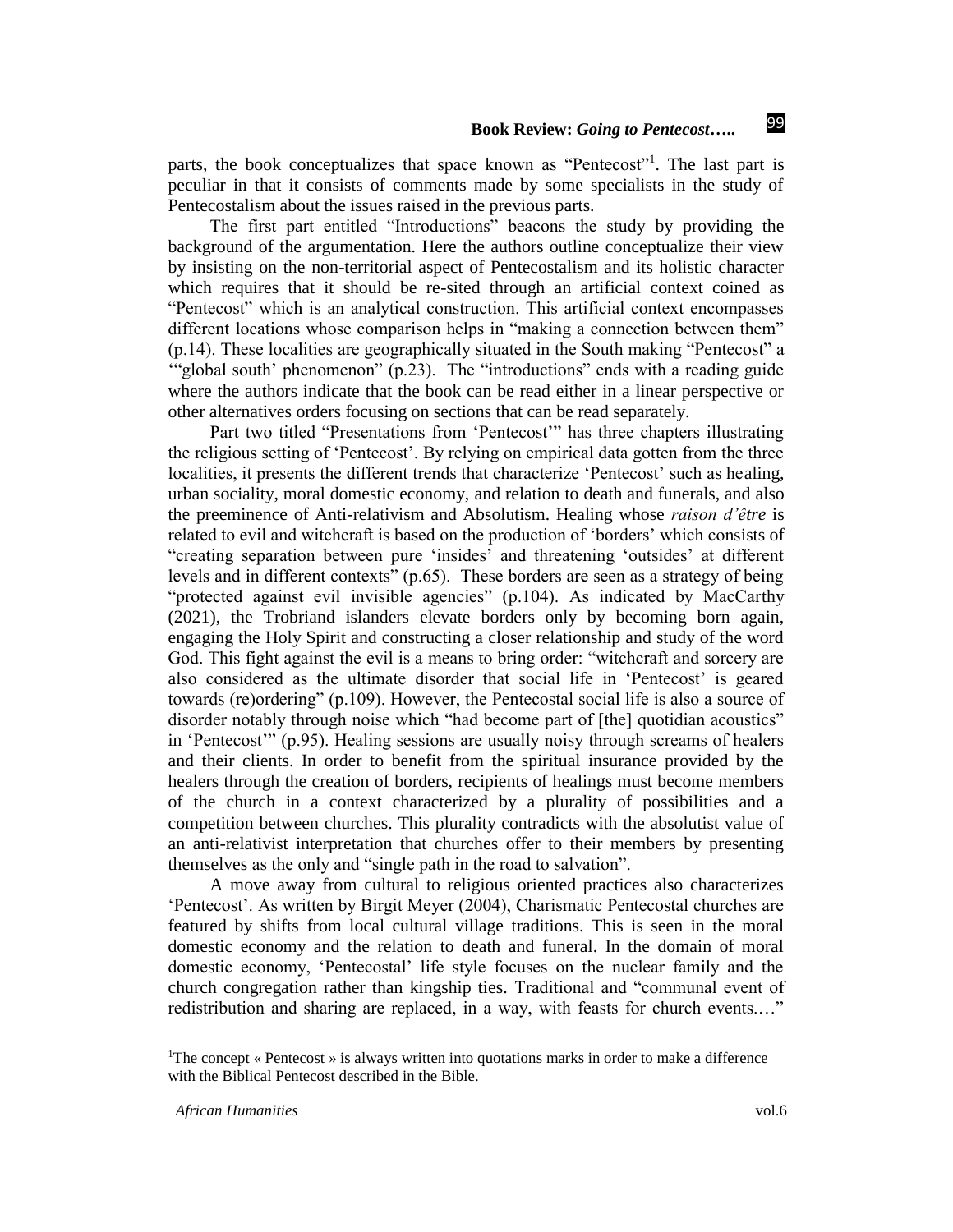#### 100 **S. Nayah Ndokuo**

(p.76). Elaborate death ceremonies and funerals have become 'wasteful' and burdensome (p.91). Death is looked upon as an end. It is more important to focus attention on immediate families and communities "rather than looking to ancestors [...] and those who have died" (p.83). There is "no time to cry" as seen in Port Vila. Funeral ceremonies dedicated to deaths are replaced by funeral liturgies oriented to the living as noticed in Palanca. In "Pentecost", death is no longer cosmologically important and has become an absolute end (p.88). Having seen what characterizes 'Pentecost', the book proceeds by presenting theories generated from there.

Part three is more theoretical. It uses empirical experiences presented in part two to discuss theories related to 'Pentecost' namely: Theory on borders, theories of neo liberalism and prosperity and theories of rupture. The theory on borders is set in comparative relation with that of individualism. The theory on borders and the theory of individualism emphasize reasons for and repercussions of separation and autonomy. It portrays the technology through which borders are created and how they are also transformative. As seen in part two, the healers never penetrate the body of patients but they rather heal the inside from the outside. This is informed by their "ability to see what others cannot" (p 9). Very often, "healing technologies echo medical technologies (for instance X-ray sight) but why are surgical procedures not used?" (p.122). Borders are always created from the outside and they are related to the theory of 'rupture' which implies "a separation or exclusion from something in order to create something new" (p.159). Instead of always depending on borders that might later default, causing recurrent healing, why can the healers not destroy the demons at ones just like it is done through medical surgery. When a surgeon operates a patient, he extracts and destroys the unwanted from the body. So as a spiritual surgery, healing should also be able to destroy demons spiritually. Knowing that an evil spirit can return into the body alongside more demons as indicated in the Bible (Mathew 13:43-45), why are the healers not destroying the demons instead of just commanding them to leave the possessed bodies? Where do they leave the body to? Considering the importance of healing in "Pentecost", one can deduce that the nondestruction of demons is a strategy for healers to remain indispensable. This then raises the issue of coexistence wherein the Holy Spirit and the evil spirit coexist to make the former active through the latter. On the repercussion of borders, it destroys kinships and group networks as well as rupturing flows of domestic economies and traditional modes of redistribution (Mayrargue, 2008).

This is in line with the neoliberal economy strategies that characterize Pentecostalism which promotes "gospel of prosperity". Tithing and seed money insure manifold returns of wealth and health. 'Pentecost' gives a new significance to life in the present and a move away from the death, which is what the authors call the 'life gospel': "It is a theory about why it is necessary to focus on the living and why a move away from a focus on ancestors…." (p.138). Contrary to the 'life gospel' obtained from 'Pentecost', the competitive activities of Pentecostal leaders portray a means to accumulate wealth (Simojoki, 2002) from their followers.

In five chapters, part four deals with comments and critics from other scholars about the discussions raised in the previous parts. They are hereby presented not on a linear but on an alternative order according to their content. Matei Candea on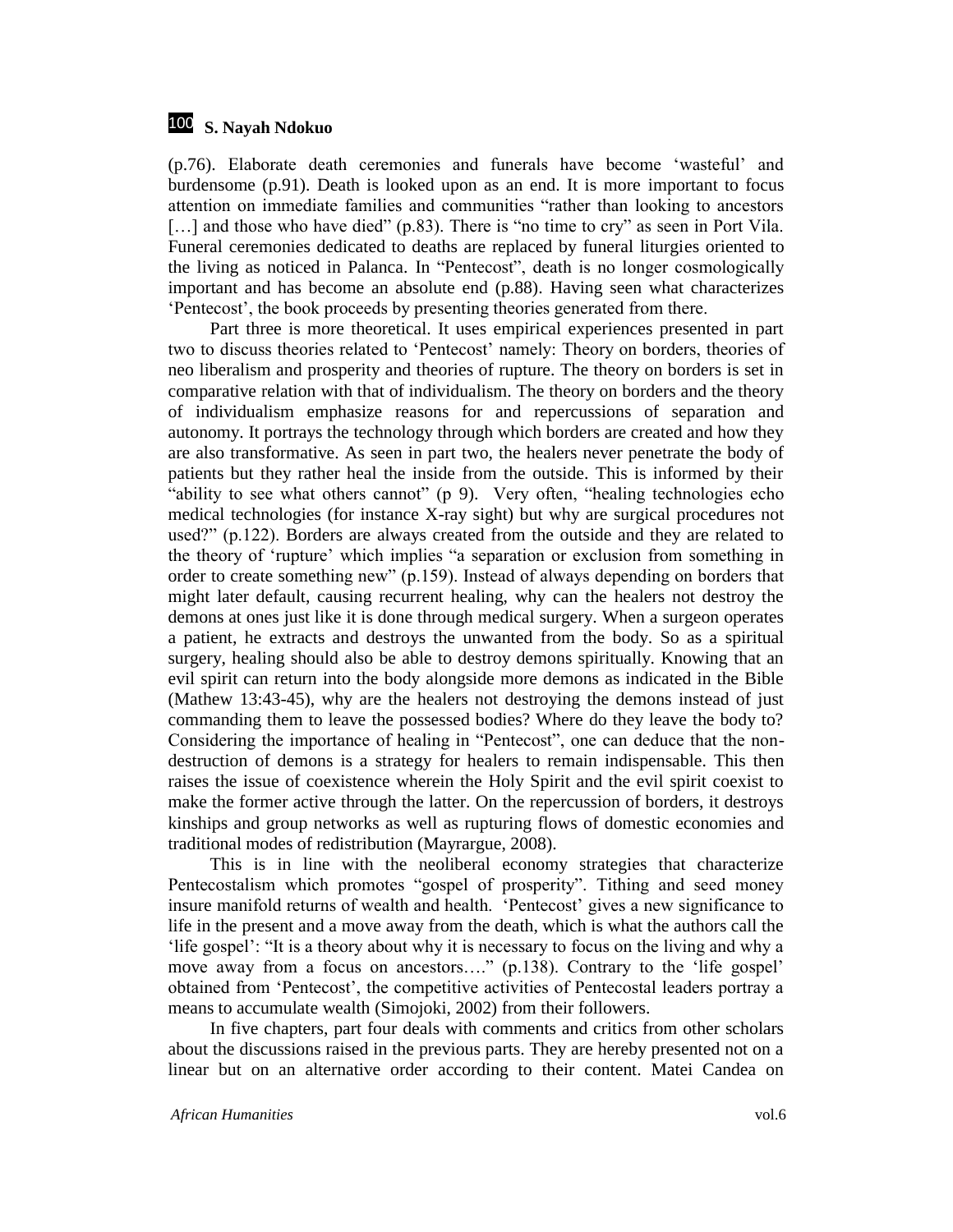#### 101 **Book Review:** *Going to Pentecost***…..**

"Comparison Re-placed" (pp.179-185) evaluates the new approach the authors use as disrupting classic anthropological device of place-concept binary by using a single concept ('Pentecost') in three different localities. However, the place-concept reappears in the form of three traits of Pentecostalism portrayed in part two namely inside/outside borders, anti-relativism and a move away from wealth to waste. However, in her contribution on '"Pentecost' in the World" (pp. 209-215), Birgit Meyer criticizes the conceptualization of 'Pentecost' by focusing on the fact that it neglects the environments where it is found. As a matter of fact, 'Pentecost' "is a place within other places to which it stands in oppositional relation" (p.210). In concurrence to this reality, MacCarthy (2021) informs that the invitation of a stronger form of Christianity (Pentecostalism) in the Trobriand Islands was provoked by the inability of protestant mainline churches and the Catholic parishes to halt the prevalence of magic, witchcraft and sorcery. It is thus due to such environments that "religious borders" erected by 'Pentecost' are progressively crossed by non-Pentecostal churches in their efforts to survive (Fogue & Nayah, 2020). On his part, Joel Robbins in "Pentecostalism and forms of Individualism" (pp.186-192) asserts that Christianity supports "both individualism and relationalism, in different contexts and at different moments in people's lives" (p.188). This is contrary to the strict borders created in "Pentecost" that promotes individualism. Talking about "Life and End of time, A note on comparison, 'Pentecost' and the Trobriands" (pp.193-200), Bjorn Enge Bertelsen opines that the "life gospel" in "Pentecost" is not justified on Christian bases but rather it is seen to be another form of colonialism which request that people to abandon an integral part of their culture as seen in part two. Thus "what cosmological and/or religious edifice empowers 'Pentecost' and what domains are integral to it"? (p.198). Apart from the "life gospel", "Pentecost" is also looked upon as a neoliberalist context with different movements partaking in different ways (p.207) as explained by Knut Rio in his contribution on "Wealth Versus Money in 'Pentecost' :Why is money good (201-208)?" The Trobrainders joined 'Pentecost' also to heighten their wealth through a sense of productivity, modernity and progress.

Beyond the innovative methodological approach that it proposes in the study of religions and despite the limitations surrounding the conceptualization of "Pentecost", this book has the merit to put the South in the "forefront of social development" (p.23). Through the new practices and social realities that it generates and which are diffused in other parts of the world, 'Pentecost' is shifting locations of the global South from the periphery to the center in the understanding of new religious practices and social condition.

#### **References**

Eriksen, A., 2017, "Going to 'Pentecost': How to Study Pentecostalism in Melanesia, for example", *Journal of the Royal Anthropological Institute,* John Wiley and Sons Institute Ltd.

*African Humanities* vol.6